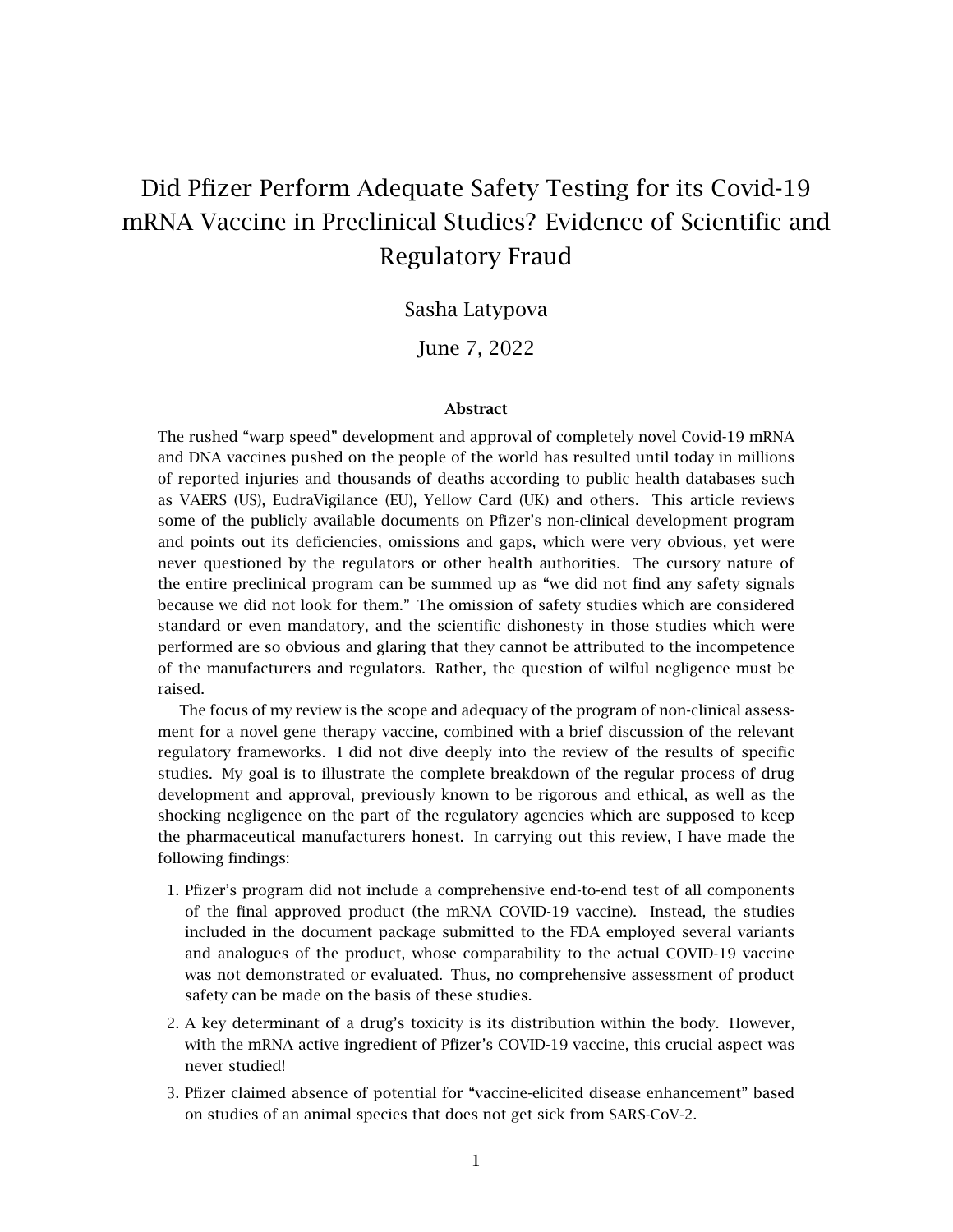- 4. The CDC, the FDA and Pfizer all lied about "vaccine staying at the injection site"; they knew all along that distribution of the vaccine throughout the body had to be expected.
- 5. Pfizer skipped major categories of safety testing altogether.
- 6. Pfizer used dishonest and self-serving interpretation of regulatory guidelines to justify the shortcuts it took in routine safety testing.
- 7. Both FDA and Pfizer knew about major toxicities associated with gene-therapy medicines in general, and they therefore cannot claim lack of anticipatory knowledge of these risks with the particular gene therapy medicine that is Pfizer's COVID-19 vaccine. This points to intentional fraud and collusion between Pfizer and the regulators, who conspired to push this untested dangerous product on the market.

Overall, therefore, both the manufacturer and the regulators behaved in a highly dishonest manner and conspired to push an entirely novel technology and product on millions of people without carrying out a single well designed safety assessment.

#### 1 Background

The pharmaceutical R&D process is heavily regulated and divided into multiple phases, with the aim of de-risking new medicines, reducing potential for harm to human subjects, and ensuring a sufficient understanding of a new drug's risks and benefits at every step. The initial stage of this process are pre-clinical studies, in which a drug or biological product is tested on cell lines, small animals (e.g. mice and rats), and larger animals (e.g. monkeys). The aim of pre-clinical studies is to demonstrate that the new medicine has the intended mode of action, as well as to characterize safety and efficacy to a level sufficient to decide whether clinical studies are warranted. For traditional vaccines, the non-clinical phase is the only phase of development where safety and toxicity are formally assessed.

The US Food and Drug Administration (FDA) provides guidelines for different phases of development, which are described in FDA Guidance for Industry publications [\[1\]](#page-14-0) and are coordinated globally via the International Conference on Harmonization (ICH). Separate sets of guidelines have been issued for conventional drugs (small molecules) and biological products, including vaccines. However, for more complex platforms, such as drug-device or drugbiologics combinations, more than one guideline will be applicable, depending on the composition of the finished product. Since 2013, the FDA has been publishing guidelines that pertain specifically to gene therapy platforms. The most recent FDA Guidance on early phase testing of gene therapy products was published in 2015 [\[2\]](#page-14-1). Relevant aspects of this guidance and FDA position on this class of drugs are discussed at the end of this paper (see Section [2.7\)](#page-11-0), which will demonstrate what the FDA and manufacturers knew about the risks associated with the class prior to 2020.

The exact scope of each new medicine's development program is negotiated in a series of meetings between the manufacturer and the FDA. In general, the more novel the new drug or biologics entity, the more stringent and extensive the required testing will be, since with novel medicines the risks are not yet well characterized, and relevant safety data from prior experience with similar products are sparse. Numerous unknown risks of potential harm to patients need to be assessed, and any risks that are identified in early tests must be thoroughly characterized in further studies, so that in the end a well-informed risk/benefit assessment can be performed.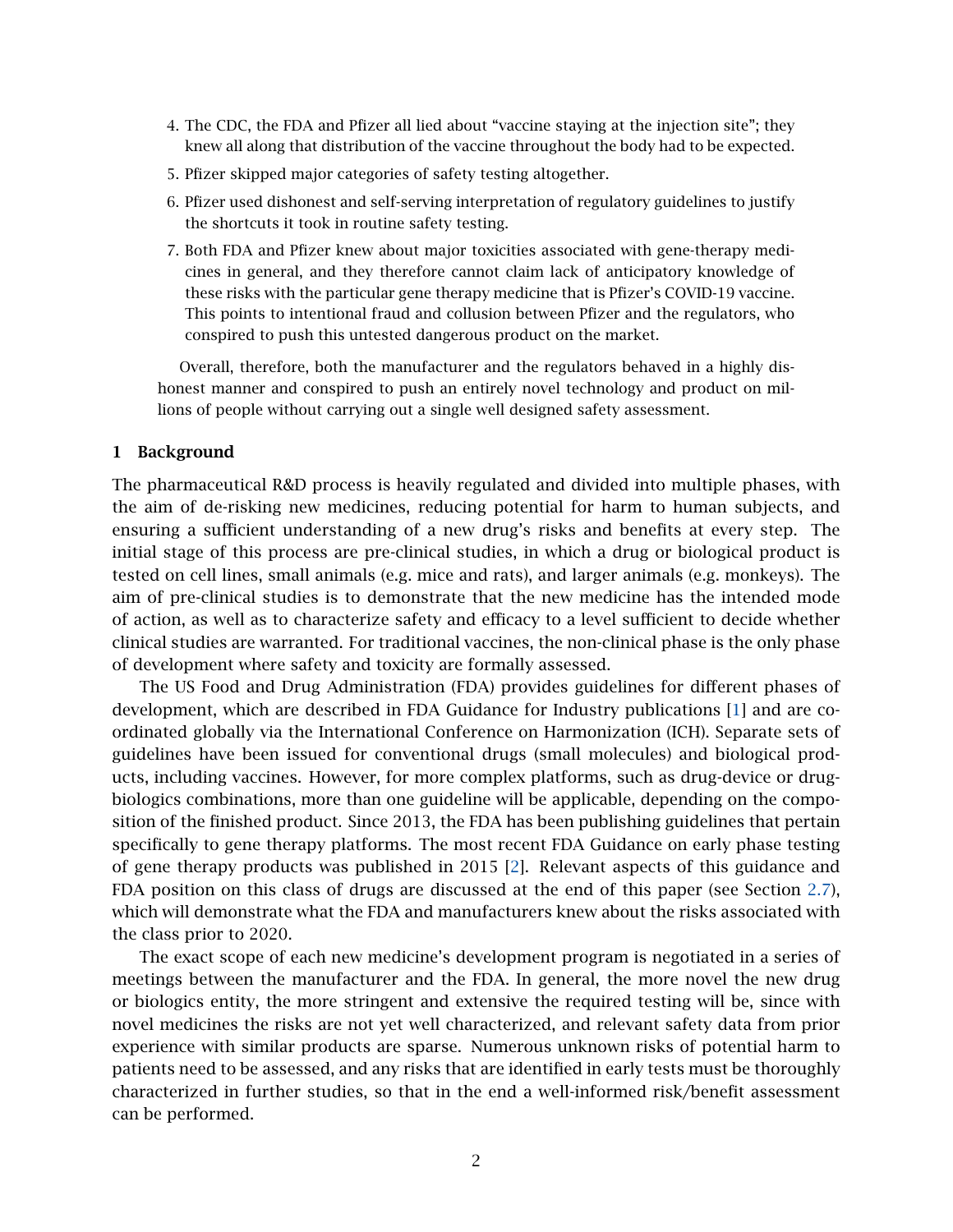By necessity, a drug or a biological product must be deemed dangerous until proven safe. Claiming that something is safe purely on theoretical grounds or because "all vaccines are safe" is not scientifically or ethically acceptable. In addition, it should be noted the FDA has not historically permitted the testing of different versions of a candidate product under the same investigational new drug (IND) application.

A well designed non-clinical testing strategy will include characterization of the product and its components in the following general categories of research (each of which is discussed further on in this article):

- pharmacokinetics, which concerns a drug's uptake into, distribution within, and elimination from the body;
- pharmacodynamics, that is, the drug's mechanism of action, including primary and secondary (off-target) effects;
- safety pharmacology and toxicology, including the characterization of risks for major organ classes: cardiovascular and central nervous systems, liver, kidneys, and blood, as well as other organ systems selected based on known or predicted effects of the product class or its components;
- genotoxicity, that is, the drug's proclivity to cause damage to genetic material (DNA);
- carcinogenicity (proclivity to cause cancer);
- reproductive toxicology, which concerns the toxicity to reproductive organs or to the developing fœtus. This must be assessed before the product can be administered to people of reproductive potential;
- other kinds of studies designed to characterize the risk based on safety signals identified in any of the above initial studies.

It is important to note that, while global agencies such as the World Health Organization may provide technical or scientific opinions via published recommendations, in the United States the sole authority to regulate drugs/biologics development and approve new products is vested in the FDA.

### 2 Pfizer's Non-Clinical Program for its Covid-19 mRNA Vaccine

Recently, some of the documents used by the FDA to approve Pfizer's mRNA-based Covid-19 vaccine have been obtained via Freedom or Information requests and lawsuits, overcoming the FDA and Pfizer's motions to keep this information secret for 75 years. One package of these documents on preclinical trials, amounting to 466 pages, was obtained by Judicial Watch from the Department of Health & Human Services [\[3\]](#page-14-2).

2.1 Pfizer's program did not include a comprehensive end-to-end test of all components of the final approved product. The studies included in the approval package were for a variety of versions of the product with no comparability assessments; thus, no comprehensive assessment of product safety can be made. Page 6 of the "Non-Clinical Module" contained in the FOIA documents [\[3\]](#page-14-2) states the following (emphasis added):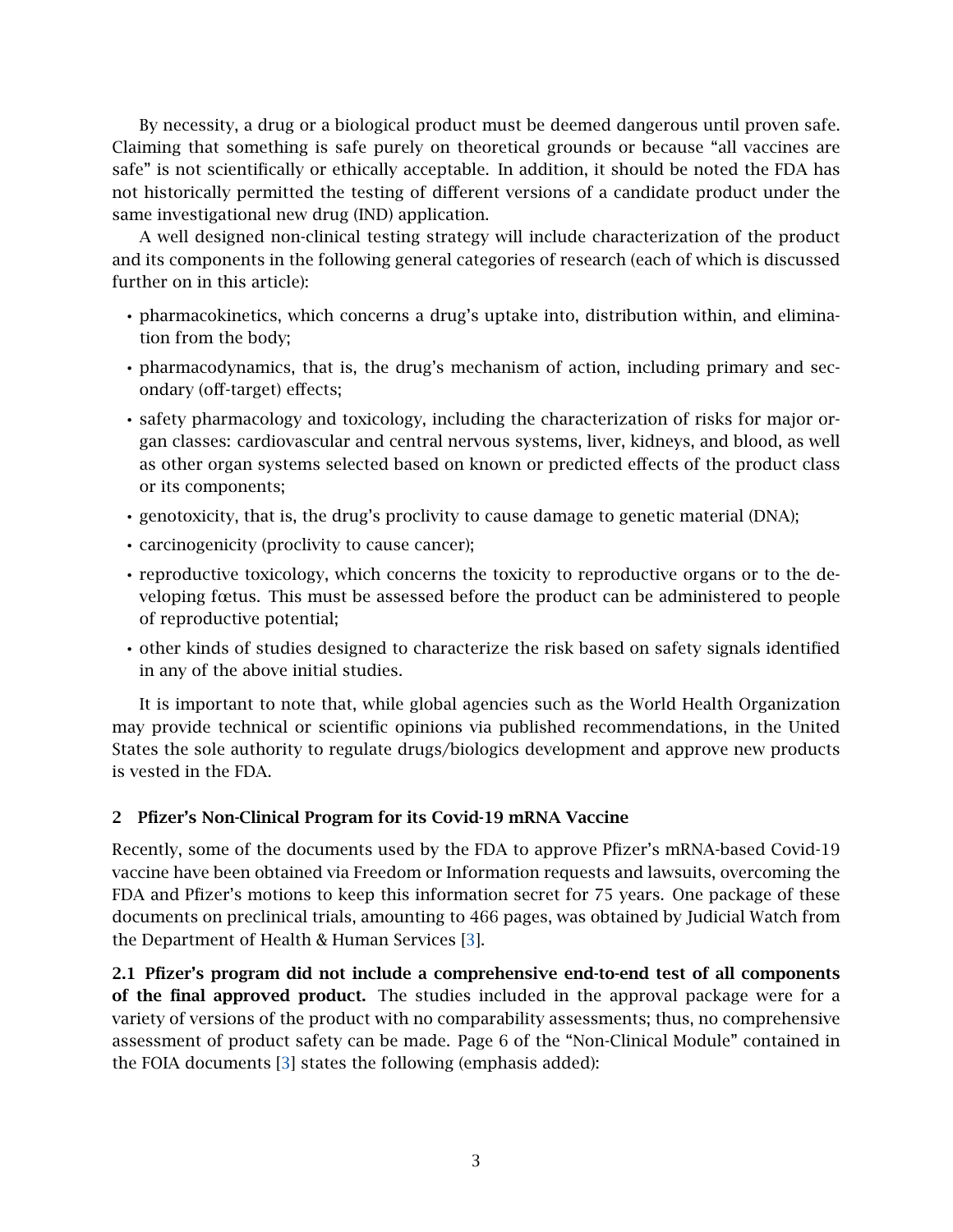*BNT162b2 (BioNTech code number BNT162, Pfizer code number PF-07302048) is an investigational vaccine intended to prevent COVID-19, which is caused by SARS-CoV-2. BNT162b2 is a nucleoside modified mRNA (modRNA) expressing full-length S [spike protein] with two proline mutations (P2) to lock the transmembrane protein in an antigenically optimal prefusion conformation . . . . The vaccine is formulated in lipid nanoparticles (LNPs). The LNP is composed of 4 lipids: ALC-0315, ALC-0159, DSPC, and cholesterol. Other excipients in the formulation include sucrose, NaCl, KCl, Na2HPO4, and KH2PO4. The dose selected for BNT162b2, with efficacy demonstrated in Phase 2/3 clinical evaluation and intended for commercial use, is 30 µg administered IM as two doses given 21 days apart.*

It is clear from the above product description that this completely novel platform consists of new proprietary biological/genetic and chemical components within a "payload plus delivery vehicle" structure. Whenever complex products contain combinations of drugs and biologics, or biologics and novel delivery vehicles as with Pfizer's product, the manufacturer is required to assess the safety of all components separately and also in the final assembled version which is intended for human phases of development [\[4\]](#page-14-3).

The same page of the FOIA document further explains:

*In nonclinical studies, two variants of BNT162b2 were tested; designated "variant 8" and "variant 9" (V8 and V9, respectively). The variants differ only in their codon optimization sequences which are designed to improve antigen expression, otherwise the amino acid sequences of the encoded antigens are identical. Only BNT162b2 (V9) has been evaluated in the clinic, is currently authorized under EUA, and is the subject of this BLA application.*

The highlighted statement above is false, at least with respect to clinical testing. Review of clinical studies released by FOIA uncovered that at least 4 different variants of active ingredient were included in the single Investigational New Drug application by Pfizer IND#19736:

- SARS-CoV-2 Spike Protein; *MP: I don't see clinical trials on the protein itself mentioned in the package—the only place where I find the phrase "SARS-CoV-2 Spike Protein" is in literature references.*
- BNT162a1: unmodified mRNA (uRNA; variant RBL063.3);
- BNT162b1: methylpseudouridine-modified mRNA (modRNA; variant RBP020.3);
- BNT162b2: methylpseudouridine-modified RNA (modRNA; variant RBP020.2);
- BNT162c2: self-amplifying unmodified mRNA (saRNA; variant RBS004.2)

Each type of mRNA can be delivered using the same lipid nanoparticles composed of ALC-0315, ALC-0159, distearoyl-phosphatidylcholine (DSPC) and cholesterol [\[5\]](#page-14-4). According to the Investigator's Brochure issued by BioNTech, which was obtained by FOIA from the Australian regulator (the TGA), several versions of RNA, modRNA and saRNA were being used in multiple clinical studies in several countries as of August 2020 [\[6\]](#page-14-5). Furthermore, BNT162b1 rather than the b2 variant was the test article used in Pfizer's Phase I clinical trial [\[7\]](#page-14-6). Likewise, it is evident from the Phase 1/2/3 clinical trial protocol and its amendments that new versions not mentioned in the above IND application were added without explanation of their composition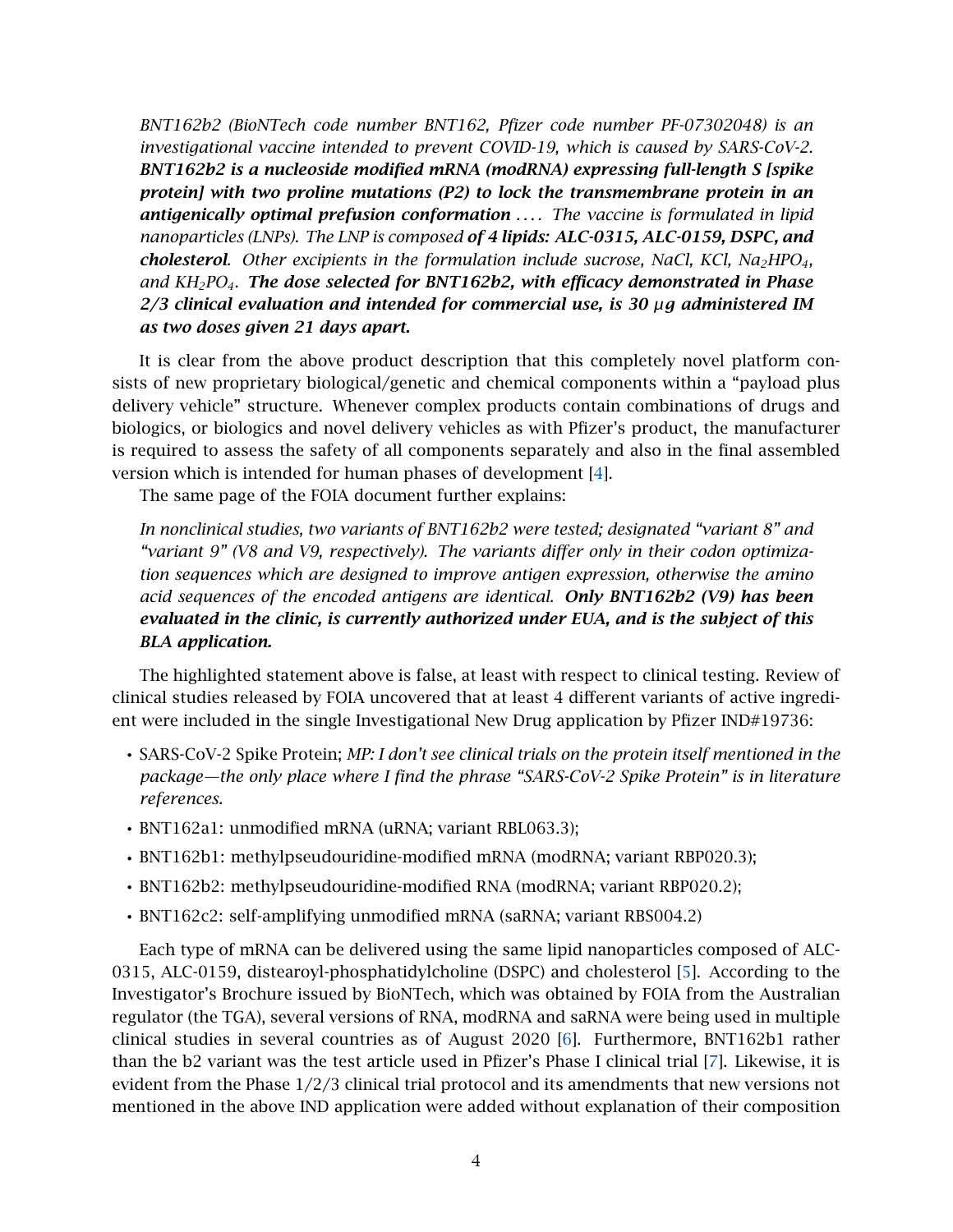or any new testing (e.g. a South Africa-specific variant of the vaccine was added to the protocol schedule in 2021).

While the use of multiple versions of a product in the early stages of development is often inevitable, each chemical or biological entity is nevertheless deemed legally distinct for the purpose of product approval. Therefore, studies conducted with versions of the product that don't conform to the exact specification of the final version may serve only as supporting information for the approval of the latter, but they should never be deemed definitive and sufficient tests for claims of safety or efficacy pertaining to the final product.

In September 2021, the FDA issued a draft guidance entitled *Studying Multiple Versions of a Cellular or Gene Therapy Product in an Early-Phase Clinical Trial* [\[8\]](#page-14-7), which states that each version of product requires a separate IND application. However, a footnote in this guideline exempts "vaccines intended to prevent infectious diseases" from this requirement. No explanation is given as to why this exemption is made, and no conceivable scientific or legal basis exists for this exemption, other than that the FDA had already arbitrarily allowed this unprecedented deviation from the regulatory standard and later needed to cover their tracks. In fact, arguably this regulatory "exception" does not even apply to Pfizer's COVID-19 "vaccine", since the product does not prevent infection or transmission of the disease. Is intent to prevent illness alone a sufficient condition? After all, every new drug is intended to do something like preventing an illness, but only few successfully do so.

Pfizer states that the primary pharmacology, distribution, metabolism, safety, and immunogenicity of BNT162b2 were studied in vitro and in vivo in mice, rats and rhesus monkeys as well as in several cell-culture assay experiments. In all, 18 studies were included in the non-clinical package, of which 7 were for the V9 nucleotide sequence variant; these included one study that did not meet "good laboratory practice" (GLP) regulations [\[9\]](#page-14-8) and therefore should not have been deemed acceptable for regulatory approval and labelling. Six of the included studies pertained to two of the four the lipid excipients, ALC-0315 and ALC-0159. The other lipids included in the Lipid Nanoparticle Platform (LNP), namely, distearoylphosphatidylcholine (DSPC) and cholesterol were not studied. Pfizer and regulators argued elsewhere that DSPC and cholesterol are "naturally occurring", which in general is true. However, neither occur in nature as parts of the exact lipid nanoparticle formulation used in Pfizer's product. In fact, some publications by Moderna refer to cholesterol analogues, which were substituted for cholesterol in order to improve penetration into the cell [\[10\]](#page-14-9). Pfizer's documents do not explain what form of cholesterol is used and how it is formulated. No biocompatibility, biosimilarity or toxicity tests are provided.

Of the six studies on the lipid excipients, four were for lipid formulations "comparable to LNP in BNT162b2," and two studies did not conform with GLP. It is not explained anywhere in the document how these other formulations differed from the final formulation of the LNP included in the approved product, and how it was determined beyond Pfizer's assertion that they were indeed comparable. Therefore, only 9 of the 18 studies in this package are directly related to the licensed product or to precisely specified components of the final product.

<span id="page-4-0"></span>2.2 While some limited toxicity studies were done, the complete pharmacokinetics of the active ingredient mRNA was never studied! In the studies designed to test whether the vaccine remains near the injection site or travels throughout the body, Pfizer did not use the test article representative of the commercial vaccine, which is named BNT162b2 and contains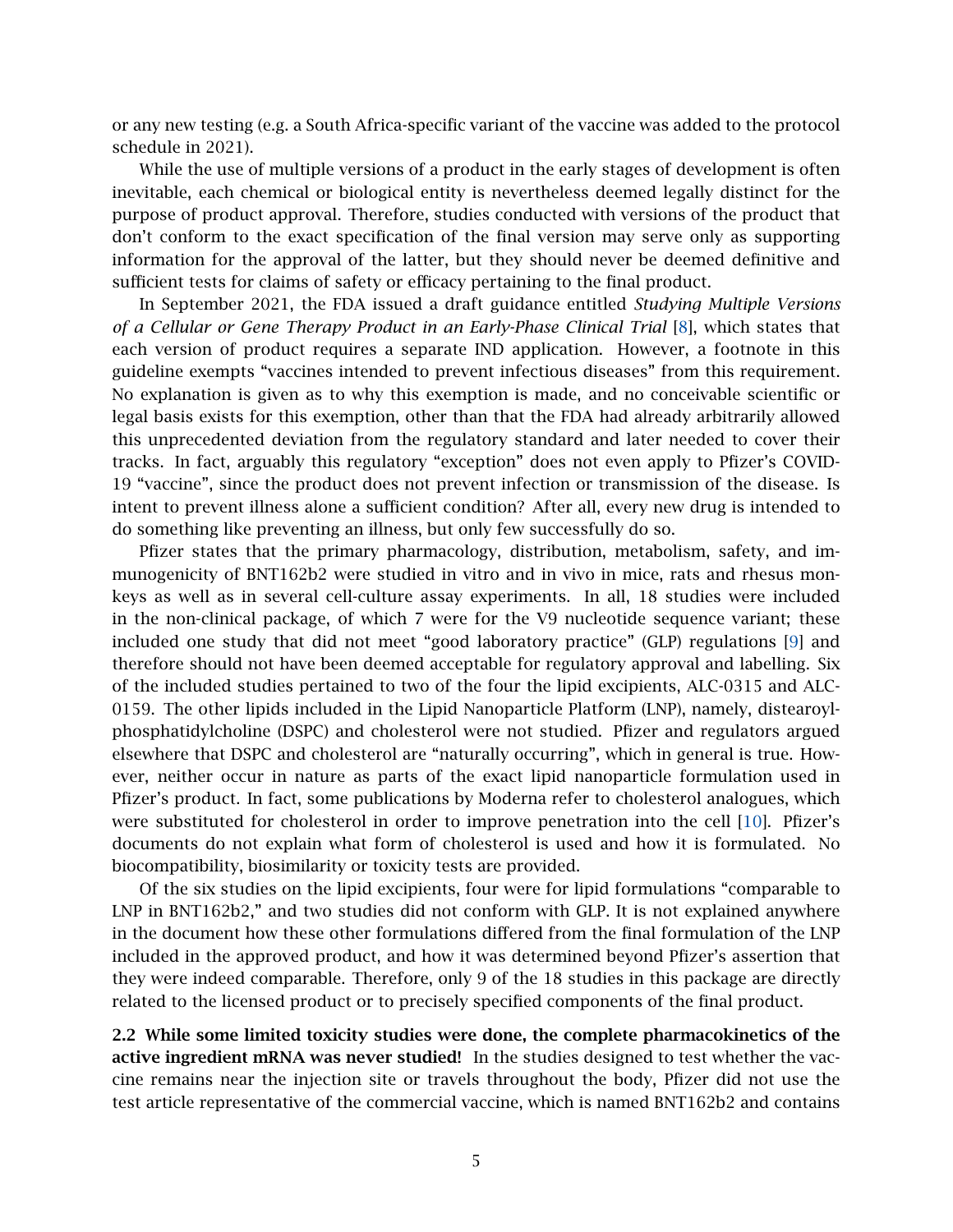methyl-pseudouridine-modified mRNA coding for full-length spike protein with two proline mutations (P2). Instead, Pfizer studied biodistribution by administering "mod[ified] RNA encoding luciferase formulated in LNP comparable to BNT162b2 with trace amounts of  $[3H]$ -CHE [cholesteryl hexadecyl ether] as nondiffusible label" [\[3,](#page-14-2) p. 10] to mice and rats—that is, a "surrogate" mRNA encoding the luciferase enzyme rather than the SARS-CoV-2 spike protein.

The results of that study are summarized in Figure [1](#page-8-0) below. Pfizer and the FDA simply assume that the real vaccine will show the same distribution pattern, because its lipid composition is identical [\[3,](#page-14-2) p. 43] (emphasis added):

*Distribution to the liver is likely mediated by LNPs entering the blood stream. The luciferase expression at the injection sites dropped to background levels after 9 days. The repeat-dose toxicity study in rats showed no evidence of liver injury (Section 2.4.4.3). The biodistribution of the antigen encoded by the RNA component of BNT162b2 is expected to be dependent on the LNP distribution and the results presented should be representative for the vaccine RNA platform, as the LNP-formulated luciferaseencoding modRNA had the same lipid composition.*

However, this claim is unsupported by any data and scientifically untenable. In reality, the studies employing the presumably inert luciferase protein likely represent a "best case" scenario. Even this model vaccine travels throughout the body, and the study in question does demonstrate luciferase expression in the spleen and liver also. It may quite possibly get worse with mRNA encoding the spike—vascular leakiness induced by the expressed spike protein could very well increase penetration of vaccine nanoparticles into the tissues of additional organs, particularly also the brain [\[11](#page-15-0)[–13\]](#page-15-1).

Not only is Pfizer's claim scientifically dishonest, however—they are using an untested hypothesis instead of proof—but this statement is key to the approval of the entire fraudulent "vaccine platform": Pfizer, with the FDA's connivance, wants the public and the medical professionals to believe that the delivery vehicle (LNP) is the "product", while the payload that gets delivered is irrelevant and can be substituted with arbitrary surrogates. This goes against all previously established regulatory practices in pharmaceutical R & D, the scientific method, and even common sense. It is akin to saying that a truck loaded with food and a truck loaded with explosives are the same thing!

While there were some toxicology studies conducted, the overall program was extremely limited. These studies are summarized in Table [1](#page-6-0) below, which is taken from Pfizer's nonclinical document package. According to the table, there was a total of just three studies in rats, of which only 2 were GLP-compliant repeat-dose toxicity studies, and one of the two included a different version of the product (V8) which differs from BNT162b2 (V9), the candidate submitted for licensure in the "presence of optimized codons to improve antigen expression." No data on the comparability of the different mRNA versions are available. Pfizer simply claims that the changes are for "optimization" and are "not expected" to influence safety.

Despite the claim in the table footnote (a), not all three studies were conducted in compliance with good laboratory practice. The developmental and reproductive toxicity (DART) study in Wistar Han rats was not compliant with GLP (this is disclosed in the text of the document). The non-GLP Reproductive Toxicity study can only be deemed exploratory. In addition, the male rats in the study were not treated with Pfizer's final product, and thus no impact of vaccination on fertility in males was assessed.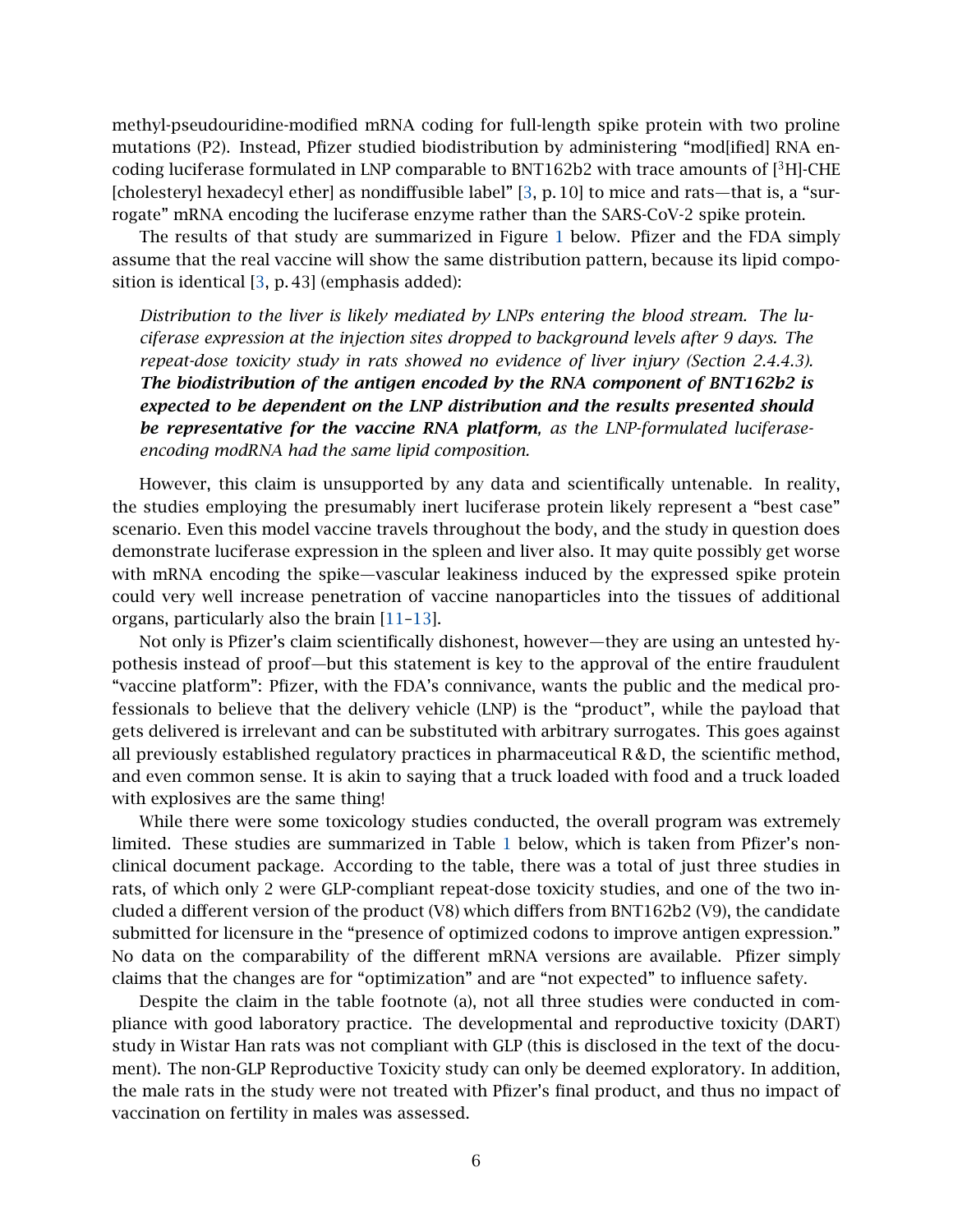<span id="page-6-0"></span>Table 1 Summary of Pfizer's preclinical toxicity studies. This table appears as Table 2.4.4-1 on page 24 of the FOIA document [\[3\]](#page-14-2).

| <b>Study</b> <sup>a</sup>             | <b>Study</b><br>(Sponsor) | Group/<br>Dose, µg RNA          | <b>Total</b><br>Volume | No. of<br>Animals/ | <b>Study</b><br><b>Status</b> |
|---------------------------------------|---------------------------|---------------------------------|------------------------|--------------------|-------------------------------|
|                                       | No.                       |                                 | $(\mu L)^b$            | Group              |                               |
| <b>Repeat-Dose Toxicity</b>           |                           |                                 |                        |                    |                               |
| 17-Day, 2 or 3 Dose                   | 38166                     | Control <sup>e</sup> , $0$      | 200 <sup>f</sup>       | 15/sec             | Completed                     |
| (1 Dose/Week) IM Toxicity             |                           |                                 |                        |                    |                               |
| With a 3 Week Recovery                |                           | BNT162b2 (V8) <sup>i</sup> ,    | 200 <sup>f</sup>       | $15$ /sex          |                               |
| Phase in Rats <sup>c,d</sup>          |                           | 100                             |                        |                    |                               |
|                                       |                           |                                 |                        |                    |                               |
| 17-Day, 3 Dose                        | 20GR142                   | Saline $h$ , 0                  | 60                     | $15$ /sex          | Completed                     |
| (1 Dose/Week)                         |                           |                                 |                        |                    |                               |
| IM Toxicity With a                    |                           | BNT162b2 $(V9)^i$ , 30          | 60                     | $15$ /sex          |                               |
| 3 Week Recovery Phase in              |                           |                                 |                        |                    |                               |
| Rats <sup>g</sup>                     |                           |                                 |                        |                    |                               |
| <b>Developmental and Reproductive</b> |                           |                                 |                        |                    |                               |
| <b>Toxicity</b>                       |                           |                                 |                        |                    |                               |
| Combined Fertility and                | 20256434                  | Saline $h$ , 0                  | 60                     | 44 F               | Completed                     |
| Developmental Study                   | (RN9391)                  |                                 |                        |                    |                               |
| (Including Teratogenicity)            | R58)                      | BNT162b2 (V9) <sup>i</sup> , 30 | 60                     | 44 F               |                               |
| and Postnatal                         |                           |                                 |                        |                    |                               |
| Investigations) by the IM             |                           |                                 |                        |                    |                               |
| route in Rats <sup>j</sup>            |                           |                                 |                        |                    |                               |

a. All studies are GLP-compliant and were conducted in an OECD mutual acceptance of data-compliant member state.

b. Doses were administered as 1 application at 1 site unless otherwise indicated.

c. Study also evaluated the BNT162a1, BNT162b1, and BNT162c1 vaccine candidates.

d. QW x 3 (Days 1, 8, 15) for BNT162a1, BNT162b1, and BNT162b2 (V8); QW x 2 (Days 1, 8) for BNT162c1.

e. Phosphate buffered saline, 300 mM sucrose.

f. One application (100  $\mu$ L) at 2 sites for a total dose volume of 200  $\mu$ L.

g. Study also evaluated BNT162b3.

h. Sterile saline (0.9% NaCl).

i. BNT162b2 (V8) and BNT162b2 (V9) both encode the same amino acid sequence of the spike protein

antigen with two prefusion conformation-stabilizing amino acids in the stalk.

j. Study also evaluated BNT162b1 and BNT162b3.

The results of these studies are only briefly discussed an ambiguously worded summary which can mean either that there were no deaths or abnormalities detected, or that they were detected but the investigators deemed them not related to the vaccine. There is no way to independently verify these assertions, as the full study report has not been made available. The study also confirmed that the antibodies (and therefore likely spike proteins, too) pass from the mother to the offspring—a very important detail that was never mentioned in CDC's advertisements of this vaccine as "safe" for pregnant women.

The only toxicology study that was performed with both the correct version of the vaccine candidate and in compliance with GLP was the repeat dose toxicity study # 20GR142. The full report of this study is not made available. The manufacturer's own description of the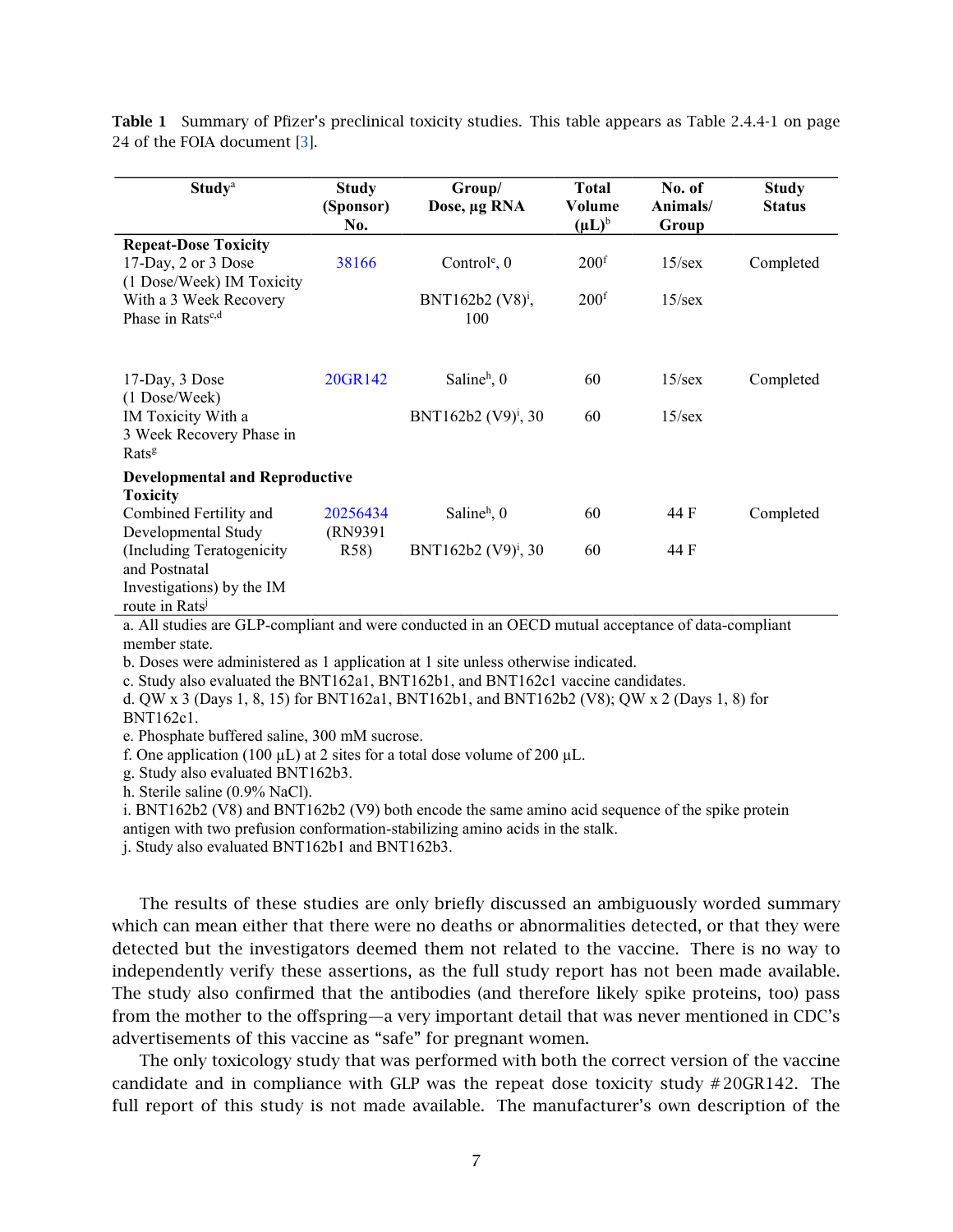results indicates that the animals experienced appetite loss and weight loss, had fever, had clinical pathology and laboratory parameter changes consistent with inflammation, and not all changes were resolved by the time the study was terminated. Treated animals had enlarged spleens (1.5 times) and lymph nodes. Pathological findings in liver, spleen, bone marrow and lymph nodes were noted but not described in detail, and just waived off by the manufacturer as not significant. There is no way to independently assess these findings.

Since both the manufacturer and the FDA are fighting to keep the toxicology data secret and have not fully disclosed them in this FOIA response, we can only conclude that the findings in animal studies were severe.

It would have been possible to assess the expression (and subsequent effects or lack thereof) of the spike protein in various tissues of interest. Recent histopathological studies on autopsy materials of post-vaccine deaths clearly show that the expression of spike protein with subsequent organ damage can readily be detected and studied with standard techniques, even months after the most recent injection [\[14\]](#page-15-2). This would have been even easier in an experimental setting.

2.3 Pfizer cites studies of an animal species that does not get sick from SARS-CoV-2 to claim absence of "vaccine-elicited disease enhancement." The potential disease enhancement is a known risk that has been identified in numerous prior animal studies with gene therapy medicines. Pfizer and FDA were clearly aware of this risk. To "prove" that this risk does not apply to their mRNA vaccine, Pfizer referred to an immunogenicity study (VR-VTR-10671) on rhesus monkeys. Six animals received two vaccine injections 21 days apart, whereas a control group of three monkeys received no vaccine. The inoculated monkeys produced a measurable antibody response, and upon viral challenge they produced much lower levels of viral RNA in the lungs than the control group.

The document package also emphasizes repeatedly that in this very small study "there was no evidence of vaccine-elicited disease enhancement." Crucially, however, none of the monkeys in either group got clinically ill. Pfizer states this explicitly [\[3,](#page-14-2) p. 15] (emphasis added):

*None of the challenged animals showed clinical signs of significant illness, indicating that the 2-4 years old male rhesus challenge model is primarily an infection model for SARS-CoV-2, not a COVID-19 disease model.*

It seems that for Pfizer—as well as for the FDA, which blithely accepted this "evidence" studies of an animal model that lacks disease in the first place are sufficient to prove the lack of enhanced disease.

2.4 CDC, FDA and Pfizer lied about the "vaccine staying in the injection site." The model vaccine biodistribution study discussed in Section [2.2](#page-4-0) clearly shows that the payload—whatever it happens to be, luciferase surrogate or a never-tested mRNA encoding for spike protein—is getting into the bloodstream and is being distributed all over the body (Figure [1\)](#page-8-0). As is evident from the graph, there are major accumulations in adrenal glands, liver, spleen, ovaries, and other organs such as lymph nodes and bone marrow as the table below illustrates. In fact, one of the studies in rats included in the package anticipates the product reaching the bloodstream directly and includes the intravenous route of administration. This study is also based on the surrogate mRNA and not the one that encodes the spike protein.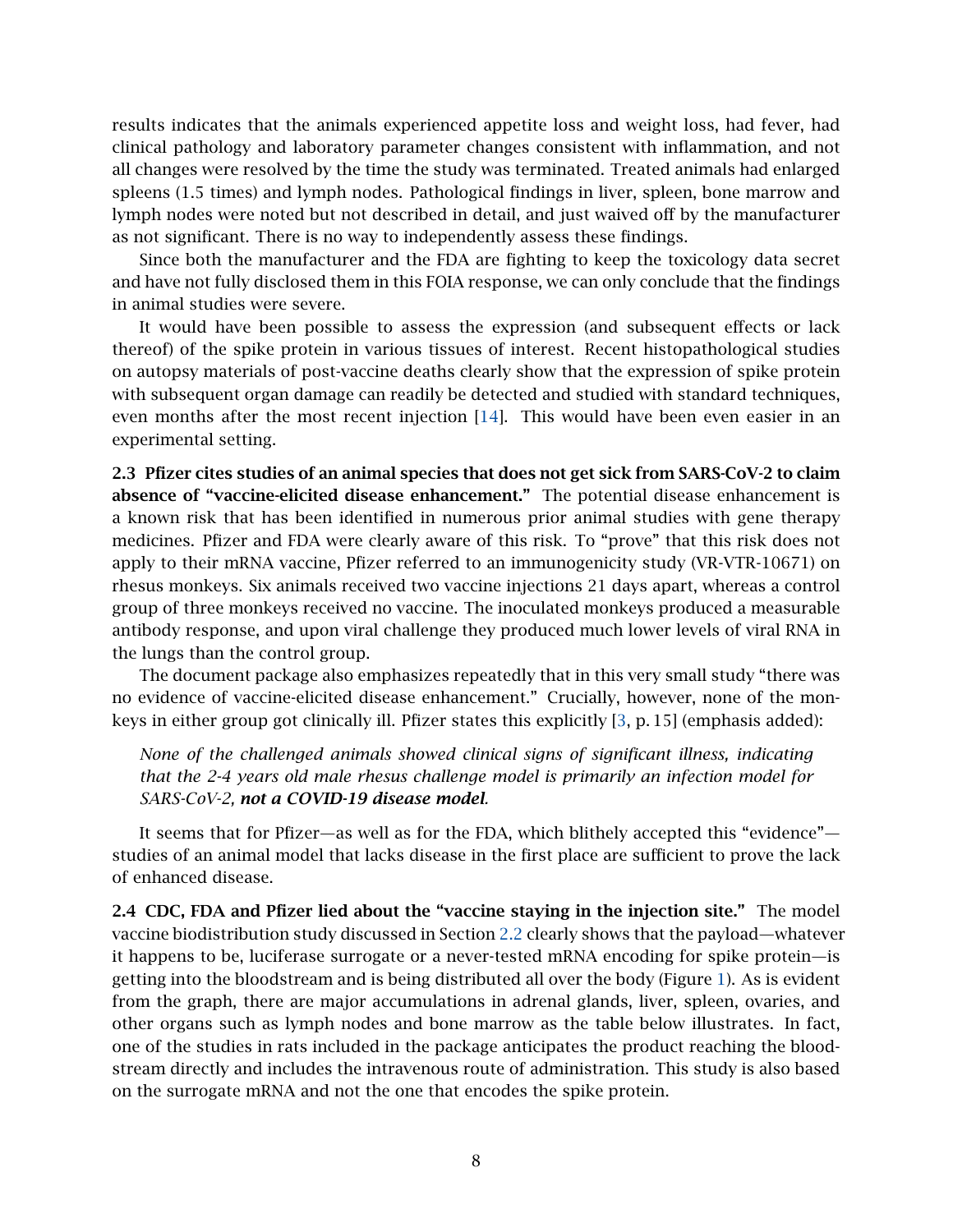<span id="page-8-0"></span>

Figure 1 Distribution of a model mRNA vaccine after intramuscular injection in rats [\[3,](#page-14-2) p. 55f]. The mRNA encoded luciferase rather than the SARS-CoV-2 spike protein, but the lipid nanoparticles had the same chemical composition as Pfizer's COVID-19 vaccine.

There is reason to be concerned about the clinical implications of these findings. However, since the focus of this article is the scope of Pfizer's non-clinical program, and not an in-depth review of these studies, I refer the readers to an excellent analysis performed by scientific experts in this field [\[15\]](#page-15-3). In the pre-clinical context, it must be noted that this study is incomplete: it does not fully characterize the biodistribution of the LNPs carrying their payload. The study was stopped while the concentrations in multiple organs were still increasing, and therefore it is not possible to say what the true maximum concentrations in these organs would have been. No follow-on studies elucidating the complete time course of distribution, time to maximum concentration, maximum concentrations observed, and time to clearance were performed or planned. No estimates of the therapeutic safety margins were provided.

Overall, the non-clinical testing program appears woefully incomplete. This fact was clearly noted in the European Medicines Agency (EMA) summary document of the "Comirnaty" BNT162b2 vaccine. The reviewers share an explicit admission [\[16,](#page-15-4) p. 45] that

*no traditional pharmacokinetic or biodistribution studies have been performed with the vaccine candidate BNT162b2.*

Additionally, on page 54, they state that

*several literature reports indicate that LNP-formulated RNAs can distribute rather nonspecifically to several organs such as spleen, heart, kidney, lung, and brain. In line with this, results from the newly transmitted study 185350, indicate a broader biodistribution pattern.*

Although the biodistribution study was not performed according to industry GLP standards, its results strongly suggest that lipid nanoparticles with mRNA which codes for the spike protein will reach the bloodstream, circulate throughout the body, and then accumulate in a variety of organs and tissues. If this results in spike protein expressed in those organs, it will both stimulate immunity and cause those same cells to be attacked by the immune system. The resulting "vaccine reactogenicity" could resemble clinical symptoms seen with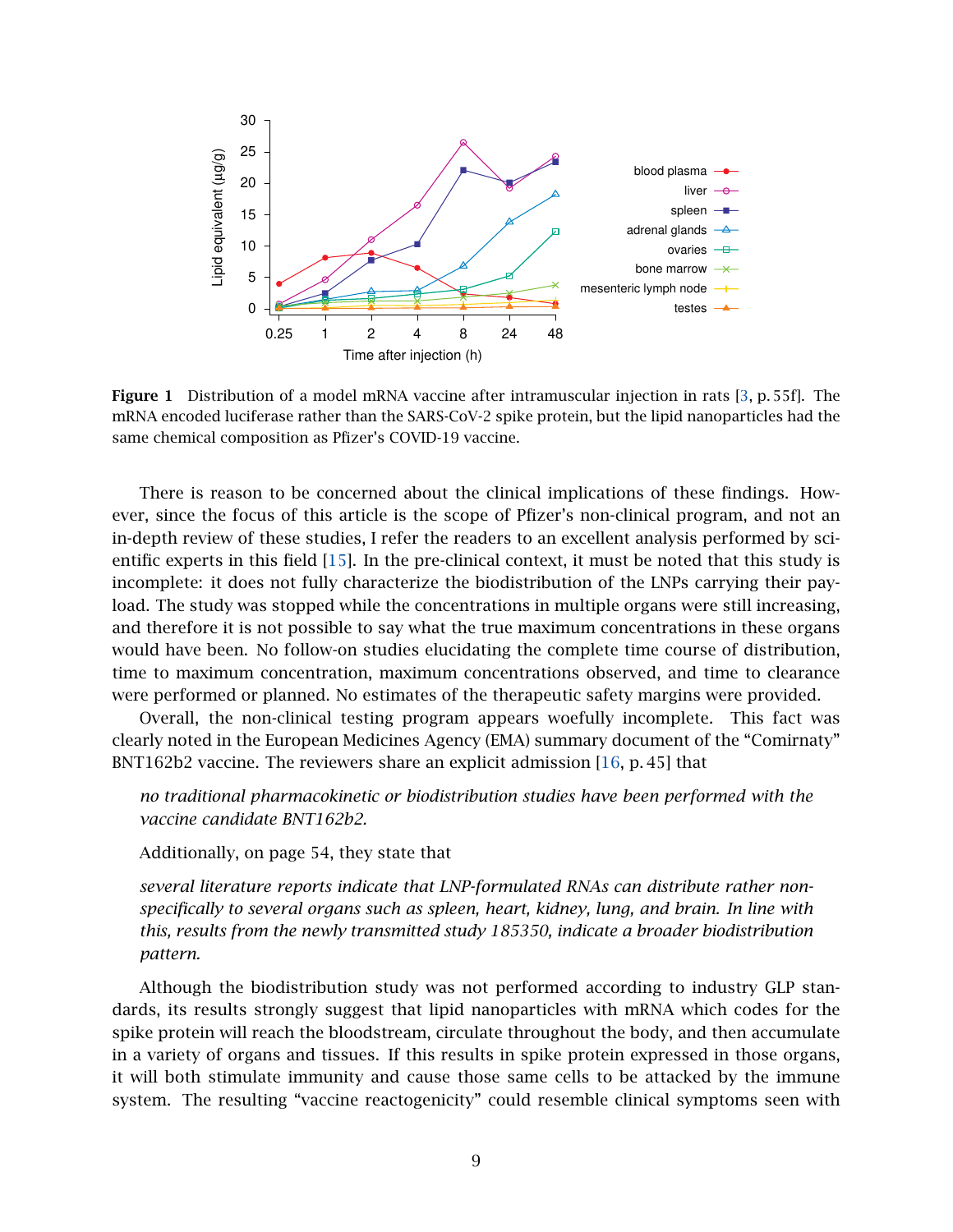autoimmune syndromes of variable severity, in some cases severe enough to cause death or permanent disability; this conclusion is indeed strongly supported by the aforementioned autopsy study [\[14\]](#page-15-2). With the roll-out of the vaccines globally, these exact types of adverse events have been reported in thousands in the vaccine adverse event reporting systems, yet no public health agency has yet made a connection between this pre-clinically documented mechanism and the alarming current health outcomes data.

2.5 Pfizer skipped major categories of safety testing altogether. Even more elucidating is what Pfizer chose NOT to study, i.e., the entire pharmacology sections related to safety and risk characterization. Specifically, the non-clinical document package states [\[3\]](#page-14-2):

# *2.4.2.2. Secondary Pharmacodynamics*

*No secondary pharmacodynamics studies were conducted with BNT162b2. 2.4.2.3. Safety Pharmacology*

*No safety pharmacology studies were conducted with BNT162b2 as they are not considered necessary for the development of vaccines according to the WHO guideline (WHO, 2005).*

# *2.4.2.4. Pharmacodynamic Drug Interactions*

*Nonclinical studies evaluating pharmacodynamic drug interactions with BNT162b2 were not conducted as they are generally not considered necessary to support development and licensure of vaccine products for infectious diseases (WHO, 2005).*

*. . .*

### *2.4.4.4. Genotoxicity*

*No genotoxicity studies are planned for BNT162b2 as the components of the vaccine construct are lipids and RNA and are not expected to have genotoxic potential (WHO, 2005).*

### *2.4.4.5. Carcinogenicity*

*Carcinogenicity studies with BNT162b2 have not been conducted as the components of the vaccine construct are lipids and RNA and are not expected to have carcinogenic or tumorigenic potential. Carcinogenicity testing is generally not considered necessary to support the development and licensure of vaccine products for infectious diseases (WHO, 2005).*

Let's review what safety studies Pfizer decided to omit entirely.

2.5.1 What is Safety Pharmacology? The aim of safety pharmacology is to characterize the pharmacokinetic/pharmacodynamic (PK/PD) aspects of a drug's adverse effects. Pharmacodynamics aims to describe how the drug acts on the body, while pharmacokinetics examines where in the body does the drug go, how long does it stay there, and how is it eliminated.

A safety pharmacology 'core battery' comprises studies to determine the potential undesirable effects of a drug on the central nervous, cardiovascular, and respiratory systems. It also includes supplementary tests to evaluate other organ systems (liver, kidney, blood, etc.) if there are potential risks of damage to these systems.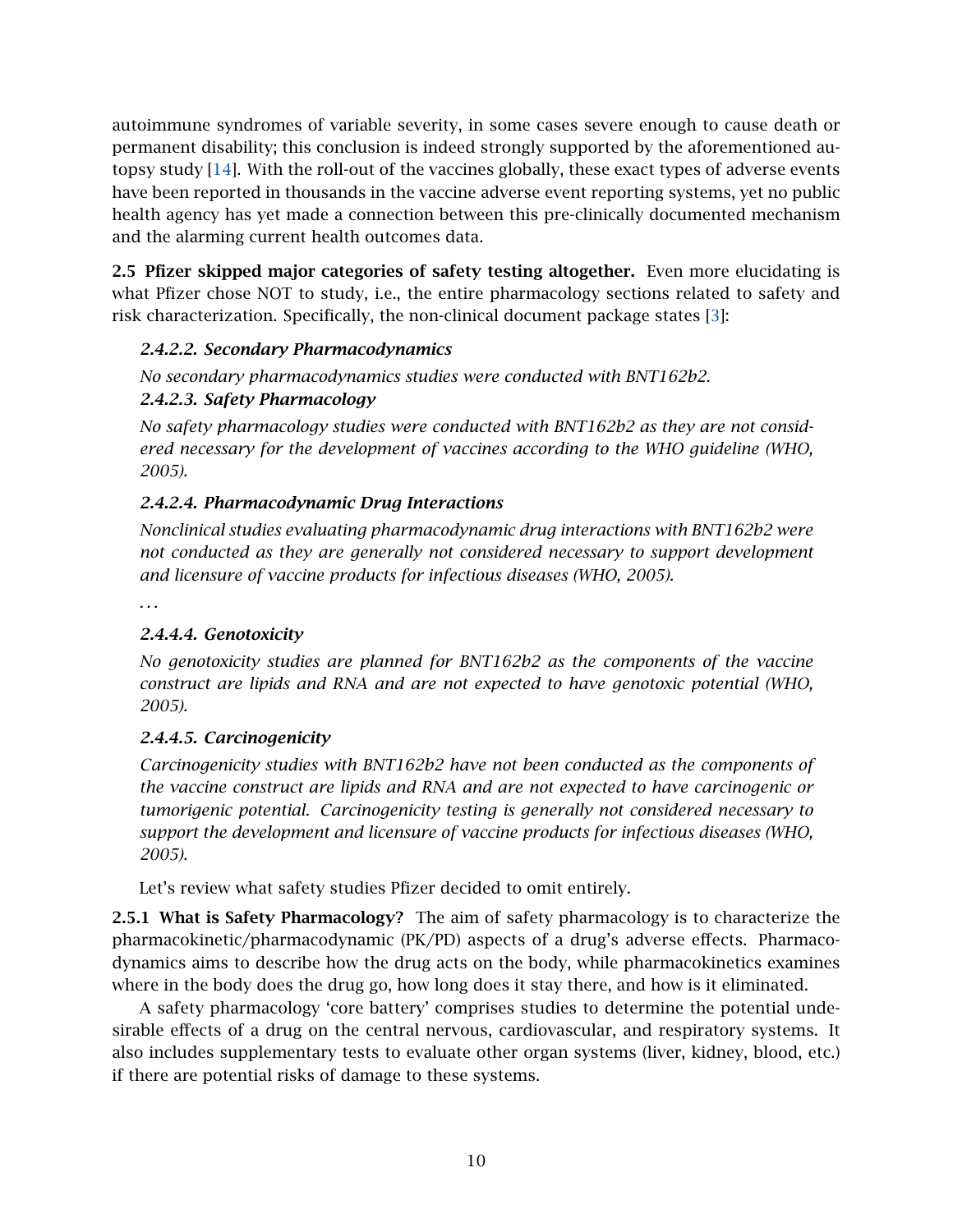2.5.2 What are Secondary Pharmacodynamics Studies? Assessments of new drugs for pharmacological activities on targets other than the therapeutically desired one are called Secondary Pharmacodynamics. For an entirely novel class of biological compound with completely novel and undisclosed excipients, $^1$  it is completely unacceptable to omit the evaluation of secondary pharmacodynamics of the whole product or of its novel components.

2.5.3 What are Drug Interaction Studies? Drug interactions studies are designed to assess potential harmful effects from interactions of the novel pharmaceutical product with existing medicines which a patient may be taking. For example, such simultaneous drug application will place additional burdens on major drug-metabolizing organs, particularly the liver.

2.5.4 What are Genotoxicity and Carcinogenicity Studies? These studies are designed to evaluate the risk of possible damage to the DNA and related cellular processes, and to evaluate the risk of promoting cellular damage and cancer formation. DNA/RNA-based novel technologies have obvious genotoxic potential.

One straightforward mechanism of genetic damage is the incorporation of the injected nucleic acid into the host cell genome. This is well known with viral vectors such as the adenovirus-derived ones used by the Johnson & Johnson and AstraZeneca vaccines [\[17\]](#page-15-5), but it has recently also been demonstrated with the Pfizer mRNA vaccine in a human liver cell line [\[18\]](#page-15-6). The mechanism is likely the same as that previously demonstrated in case of the genomic insertion of sequences derived from the SARS-CoV-2 virus, that is, reverse transcription of the mRNA into a DNA copy by cellular retrotransposon, followed by chromosomal insertion of that DNA copy [\[19\]](#page-15-7). A second potential pathway to genotoxicity is the metabolic activity of the cationic lipids, which disrupt mitochondrial respiration and thereby cause the production of reactive oxygen species, which may chemically damage DNA [\[20](#page-15-8)[–22\]](#page-15-9).

Pfizer's mRNA vaccine was never tested to exclude these risks—neither in animals nor in humans. The next logical question is: what rationale was used to waive this entire category of pharmacological safety testing?

It bears mention that Moderna conducted some preliminary genotoxicity studies on their own mRNA vaccine, which is very similar to Pfizer's. These studies employed the erythrocyte micronucleus assay. A so-called micronucleus is a chromosome fragment which was produced by chromosome damage [\[23,](#page-15-10) [24\]](#page-15-11) and then left behind in the cytoplasm when the main nucleus was expelled. The test, which counts the number of red blood cells with such micronuclei, is widely used to assess genotoxicity in vivo [\[24\]](#page-15-11). The EMA assessment report summarizes and comments as follows [\[25\]](#page-15-12):

*Another GLP-compliant in vivo micronucleus study in rat was performed with mRNA-1706 in SM-102-containing lipid nanoparticles using IV administration. In this study statistically significant increases in micronucleated erythrocytes were reported in both sexes. . . . In the toxicological studies conducted in rat, various non-genotoxic effects that could impact on the increase of micronucleated erythrocytes in this species were observed: hyperthermia, disturbance of erythropoiesis . . . and inflammation of the spleen, which could affect clearance of micronucleated cells from the blood.*

 ${}^{1}$ Excipients are ingredients formulated into the final pharmaceutical product for purposes of delivery, stabilization or manufacturing reasons.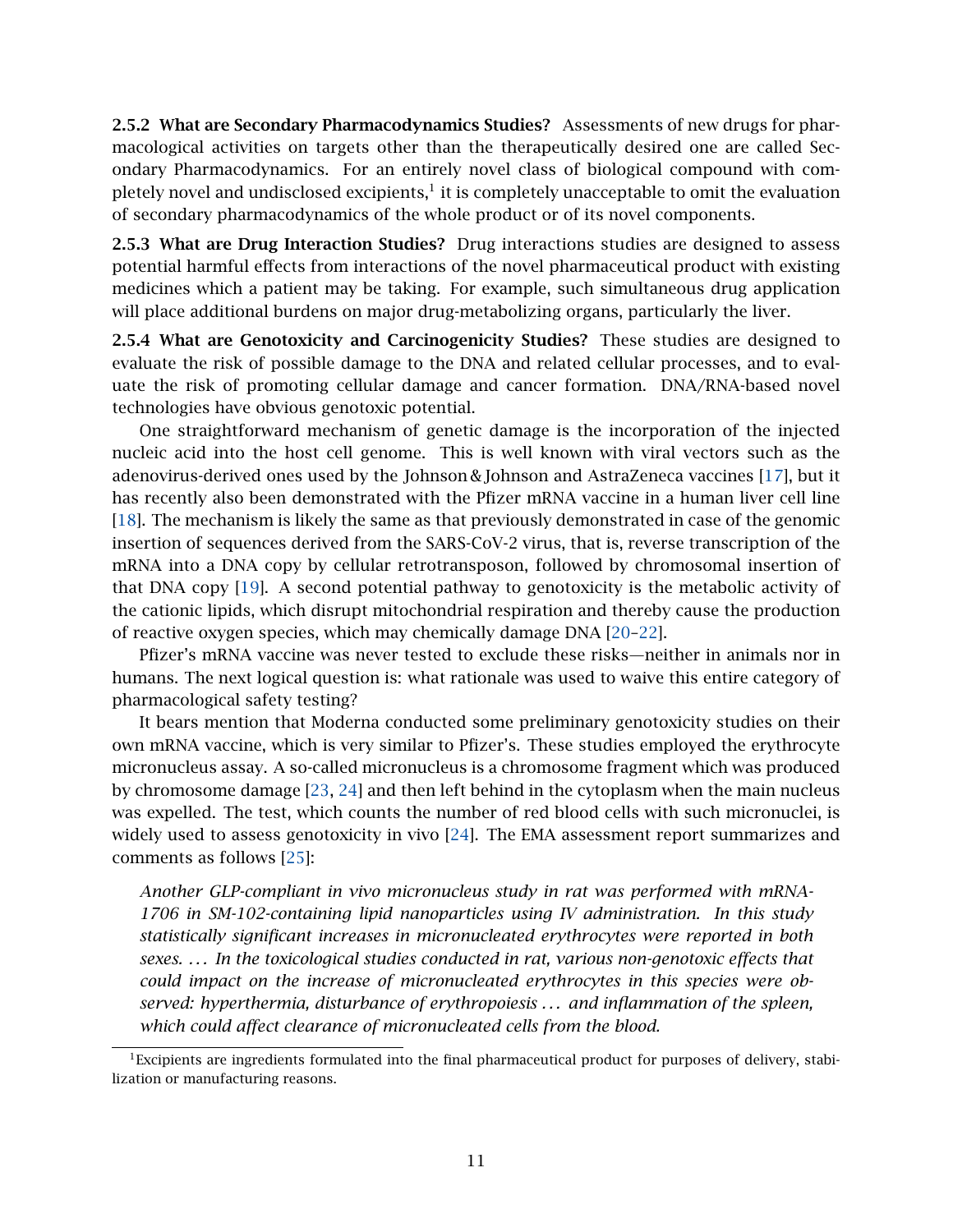In other words, the positive genotoxicity signal was speculatively blamed on other possible causes, without actually carrying out any experimental follow-on studies to decide this crucial question. Invoking the vaccine-induced inflammation of the spleen to explain away vaccineinduced genotoxicity certainly takes the cake.

2.6 Pfizer used dishonest and self-serving interpretation of regulatory guidelines to avoid routine safety testing. Numerous mechanisms of injury to major organ systems had been documented for the spike protein of SARS-CoV-2 before the vaccine roll-out [\[11,](#page-15-0) [26](#page-15-13)[–28\]](#page-16-0), and previous efforts to develop vaccines against the original SARS virus had failed due to antibodydependent enhancement, which caused vaccinated animals to fare worse than the unvaccinated controls upon viral challenge [\[29,](#page-16-1) [30\]](#page-16-2). Thus, there was abundant reason for concern regarding the safety of Pfizer's mRNA-based vaccine, which also would deploy the spike protein as the antigen. Yet, Pfizer claimed to the FDA that safety pharmacology, secondary pharmacodynamic, genotoxicity or carcinogenicity studies were not necessary for their product, and as justification of this claim, Pfizer cited the World Health Organization's Guidelines for Vaccine Development from 2005.

Pfizer's product was only arbitrarily reclassified as a vaccine in 2020. Prior to that, it would have been categorized as a gene therapy; thus, back in 2005 when the WHO guidelines were written, it would not have been regarded as a vaccine. Furthermore, the 2005 recommendations from WHO did not anticipate the use of gene therapy platforms for vaccines. Additionally, it is the responsibility of the FDA and other regulatory bodies worldwide to regulate the authorization and licensing of medical products. WHO does not have this authority, as it is only an advisory and coordination non-governmental body.

2.6.1 What Do the WHO Recommendations from 2005 Really State? The WHO Guidelines on the non-clinical evaluation of vaccines [\[31\]](#page-16-3) state that pharmacokinetics studies are not normally needed but should be considered on a case-by-case basis (§4.2.6), and toxicity studies should be performed whenever new excipients (and preservatives) are used, for which no toxicological data exist (§5.2). Safety pharmacology is covered in §4.2.4, which states:

*The purpose of safety pharmacology is to investigate the effects of the candidate vaccine on vital functions. If data from nonclinical and/or human clinical studies suggest that the vaccine . . . may affect physiological functions (e.g. central nervous system, respiratory, cardiovascular and renal functions) other than those of the immune system, safety pharmacology studies should be incorporated into the toxicity assessment. Useful information on this topic can be found in the Note for Guidance on safety pharmacology studies for human pharmaceuticals.*

Thus, it is clear that the WHO guidelines do indicate a need for safety pharmacology studies in cases such as the SARS-CoV-2 spike protein, with its many documented untoward effects.

<span id="page-11-0"></span>2.7 Both FDA and Pfizer knew about major toxicities associated with the gene therapy class of medicines. It is clear that both the manufacturer and the regulator understood the potential dangers of gene-based vaccines and therefore cannot claim lack of anticipatory knowledge of these risks. This points to intentional fraud and collusion between Pfizer and the regulators to push this untested dangerous product on the market.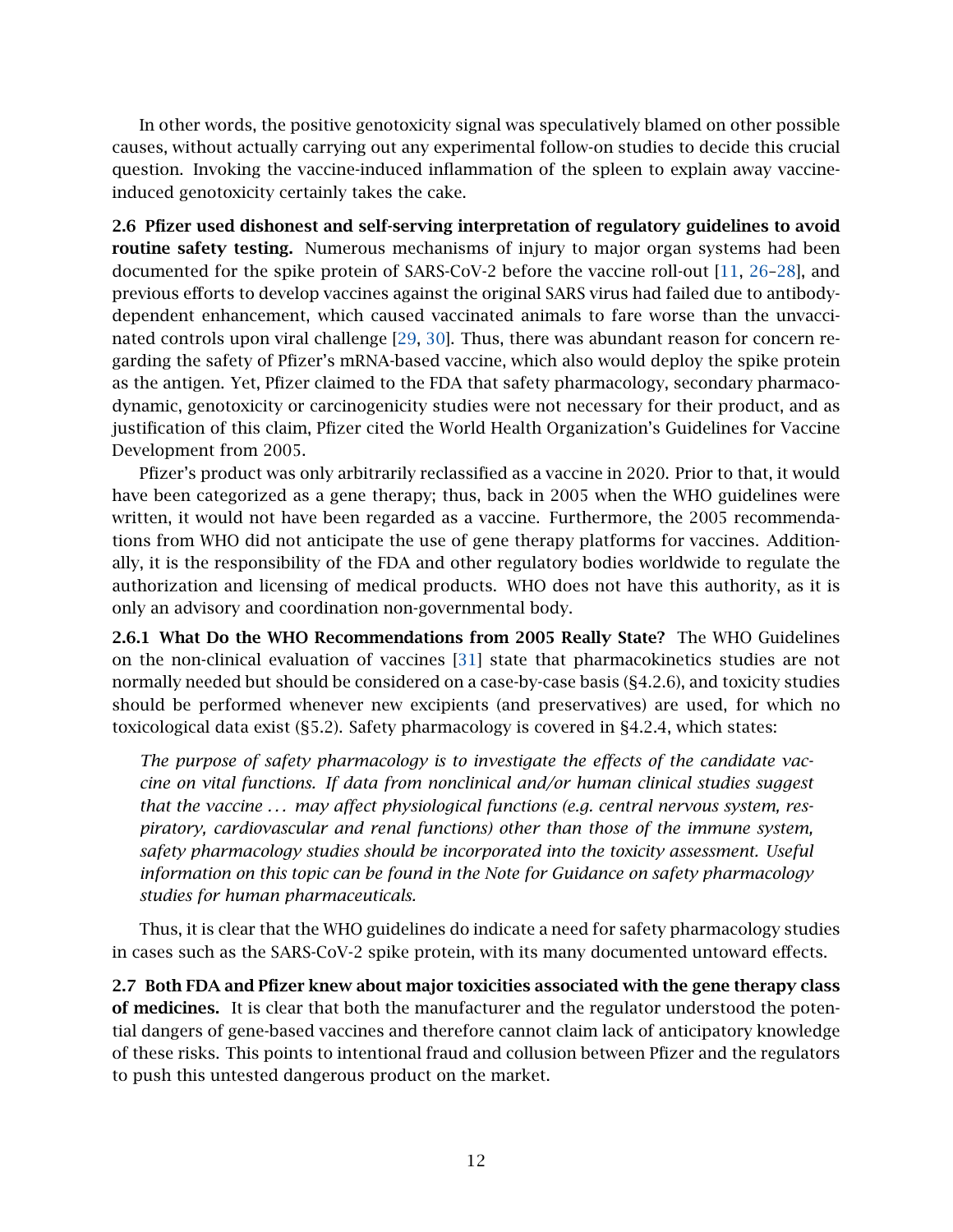Several FDA Guidance documents exist for studying investigational cellular and gene therapy products, including therapeutic vaccines [\[2,](#page-14-1) [32–](#page-16-4)[35\]](#page-16-5). These guidance documents contain regulatory thinking that clearly anticipates many risks with this class of product. Specifically, the guidance document on non-clinical studies from 2013 [\[32\]](#page-16-4) states that:

*Use of in vitro studies is strongly encouraged for identification of potential safety issues and MOA [mechanism of action] of an investigational CGT [cellular and gene therapy] product. However, this testing alone is not sufficient to reliably anticipate the outcome of physiological and functional integration of the product following in vivo administration. Accordingly, the preclinical testing program should incorporate a stepwise, multifactorial approach to achieve an understanding of the biological plausibility for use of the investigational CGT product in the intended patient population. For in vivo preclinical testing, the use of animal models of disease/injury is encouraged, as such studies allow for the characterization of resulting morphological changes in conjunction with observable functional/behavioural changes.*

The FDA guidance document on early-phase clinical trials program of 2015 [\[2\]](#page-14-1) is extensive and warns of severe known risks from prior experience with gene therapies:

- multi-organ failure and death,
- induction of tumors and cancers,
- late-onset T-cell leukemia,
- uncontrollably prolonged gene expression even after single administration,
- autoimmunity,
- altered expression of host cell genes,
- migration of product to undesired organ systems, and
- shedding of transgenic viral particles that could be transmitted to other individuals.

The guidance also states that the risks associated with the gene therapy class may be entirely novel and cannot be derived from prior history of other drug classes. In other words, this class is uniquely risky and requires an extensive and rigorous safety testing program. Because of these potentially severe toxicities, the FDA guidelines do generally advise not to carry out such studies in healthy volunteers.

It should be noted that prior to 2020, all gene therapy derived products were being developed for extremely severe, often fatal illnesses like terminal cancer and Huntington's disease. Such medicines could not be even tested in healthy people, much less prescribed to every human on the planet as a prophylactic treatment, and much less forced on every human being regardless of consent.

Pfizer's non-clinical document states that the company considered FDA's guidelines on the development of COVID-19 vaccines [\[33\]](#page-16-6). It is not clear, however, that any consideration of this document in fact took place, since none of its recommendations were implemented in Pfizer's nonclinical assessments. We also must ask why the WHO recommendations from 2005, rather than the FDA industry guidance document from 2020, was used as the basis for design of the non-clinical testing program. Specifically, the FDA guidance clearly states that: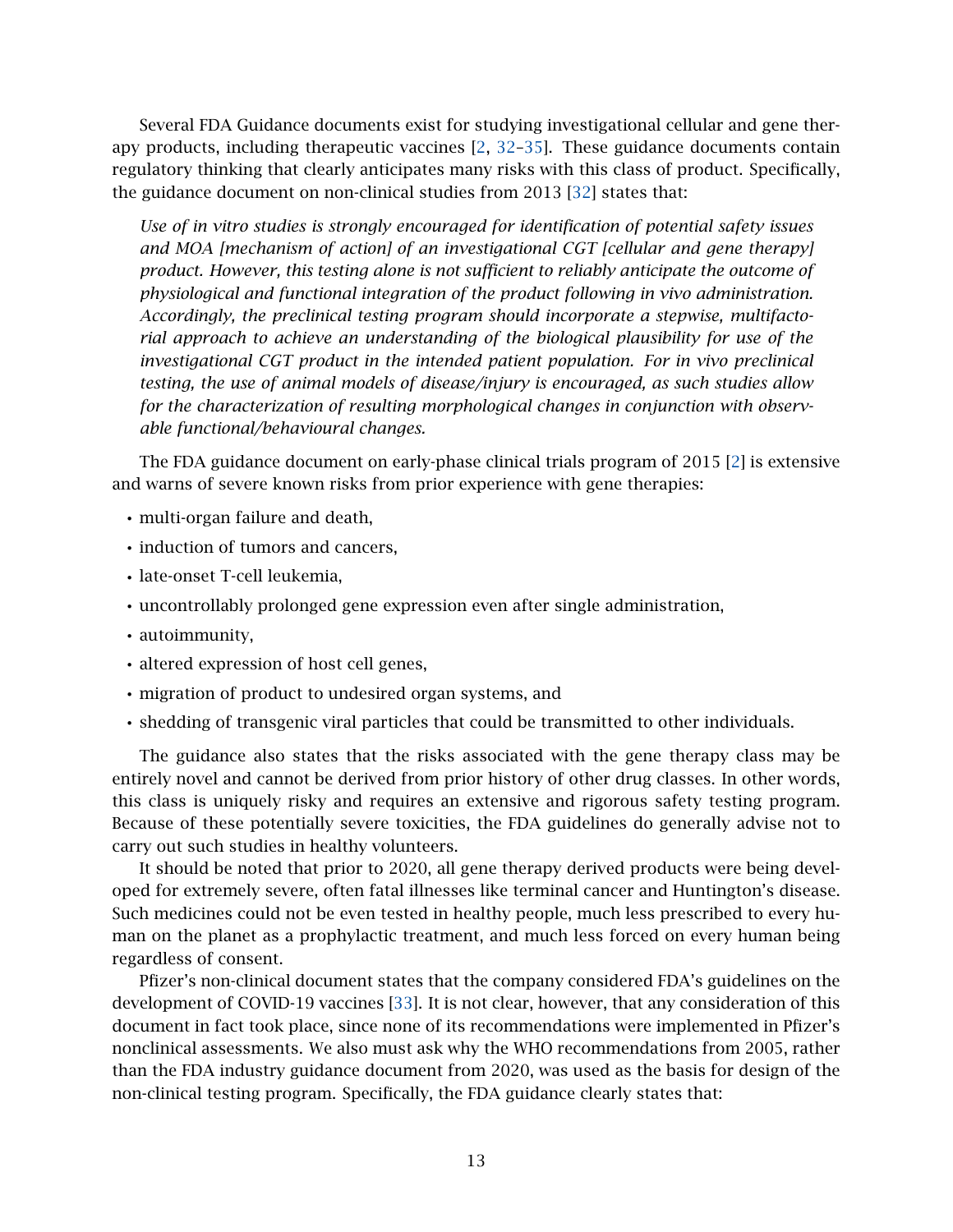*For a COVID-19 vaccine candidate consisting of a novel product type and for which no prior nonclinical and clinical data are available, nonclinical safety studies will be required prior to proceeding to FIH clinical trials 21 CFR 312.23(a)(8).*

The FDA guidance specifically expresses concern about the vaccine-associated enhanced respiratory disease and the need to characterize and exclude this risk with the novel vaccine product:

*Data from studies in animal models administered certain vaccine constructs against other coronaviruses (SARS-CoV and MERS-CoV) have raised concerns of a theoretical risk for COVID-19 vaccine-associated enhanced respiratory disease (ERD). In these studies, animal models were administered vaccine constructs against other coronaviruses and subsequently challenged with the respective wildtype virus. These studies have shown evidence of immunopathologic lung reactions characteristic of a Th-2 type hypersensitivity similar to ERD described in infants and animals that were administered formalininactivated respiratory syncytial virus (RSV) vaccine and that were subsequently challenged with RSV virus due to natural exposure or in the laboratory, respectively (Refs. 4-9). Vaccine candidates should be assessed in light of these studies.*

Given this known potential for antibody-dependent enhancement of disease (ADE), it is even more puzzling that Pfizer chose to disregard these guidelines, and FDA chose to let them get away with it.

One paragraph from the guidance document describing conditions under which nonclinical safety studies might be waived caught my attention:

*In some cases, it may not be necessary to perform nonclinical safety studies prior to FIH clinical trials because adequate information to characterize product safety may be available from other sources. For example, if the COVID-19 vaccine candidate is made using a platform technology utilized to manufacture a licensed vaccine or other previously studied investigational vaccines and is sufficiently characterized, it may be possible to use toxicology data (e.g., data from repeat dose toxicity studies, biodistribution studies) and clinical data accrued with other products using the same platform to support FIH clinical trials for that COVID-19 vaccine candidate. Vaccine manufacturers should summarize the findings and provide a rationale if considering using these data in lieu of performing nonclinical safety studies.*

It made my antennae go up. I may be jaded by the experience of government health authorities continuously lying, misrepresenting data, suppressing dissenting opinion and open scientific debate in the past few years. Be that as it may—I am questioning whether this paragraph is inserted to provide Pfizer and Moderna the future "out" of safety testing by claiming their products are derivatives of "approved safe products" while erecting a regulatory barrier to other manufacturers who would wish to design a different Covid-19 vaccine?

Overall, Pfizer's dishonest interpretation of guidelines and cherry-picking of the applicable regulations resulted in brazen disregard for all routine safety assessments. It is unacceptable for a pharmaceutical manufacturer to not study their product for potential to harm major organ systems, or to substitute the product with a surrogate or a different version, claim the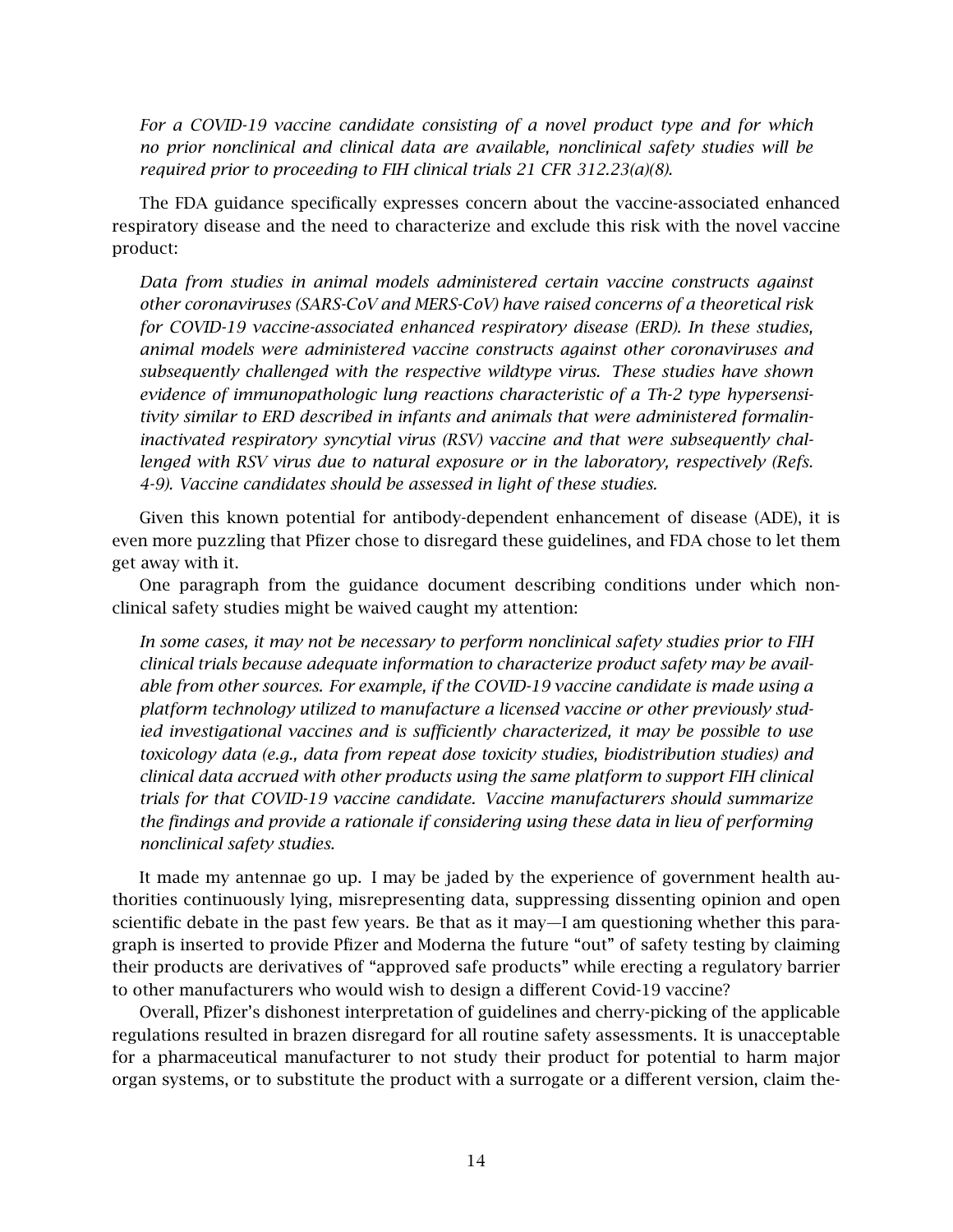oretical comparability, and then assert that there are no risks to major human organ systems. Absence of evidence of harm is not evidence of absence of harm!

The mandate of the FDA as the industry regulator requires the agency to question and check such reckless disregard for safety testing. An honest regulator would have questioned the manufacturer's assertion that major categories of safety studies were not applicable to their product. This cannot be explained by incompetence. The FDA is staffed with qualified and experienced pharmacology and toxicology professionals. At this point, with millions of adverse event reports accumulating rapidly in every public health database, neither the FDA, NIH, CDC, Pfizer nor other manufacturers can claim ignorance of these issues. The question of fraud and wilful negligence by both the manufacturers and the regulators must be raised.

#### Acknowledgement

Michael Palmer contributed to the content and editing of this document.

#### References

- <span id="page-14-0"></span>[1] Anonymous: *Guidance, Compliance & Regulatory Information (Biologics)*. 2022. url: [https :](https://www.fda.gov/vaccines-blood-biologics/guidance-compliance-regulatory-information-biologics) [/ / www . fda . gov / vaccines - blood - biologics / guidance - compliance - regulatory](https://www.fda.gov/vaccines-blood-biologics/guidance-compliance-regulatory-information-biologics)  [information-biologics](https://www.fda.gov/vaccines-blood-biologics/guidance-compliance-regulatory-information-biologics).
- <span id="page-14-1"></span>[2] Anonymous: *Considerations for the Design of Early-Phase Clinical Trials of Cellular and Gene Therapy Products: Guidance for Industry*. 2015. url: [https://www.fda.gov/media/106369/](https://www.fda.gov/media/106369/download) [download](https://www.fda.gov/media/106369/download).
- <span id="page-14-2"></span>[3] Anonymous: *FDA records pertaining to non-clinical studies on the Pfizer COVID-19 vaccine, released pursuant to FOIA request 2021-4389.* 2022. URL: https://archive.org/details/ [Pfizer-vaccine-nonclinical](https://archive.org/details/Pfizer-vaccine-nonclinical).
- <span id="page-14-3"></span>[4] Anonymous: *Principles of Premarket Pathways for Combination Products: Guidance for Industry* and FDA Staff. 2022. URL: <https://www.fda.gov/media/119958/download>.
- <span id="page-14-4"></span>[5] D. Fink: *FDA letter to BioNTech, granting fast track designation for their BNT162b1 and BNT162b2 vaccines*. 2020. url: [https://www.icandecide.org/wp-content/uploads/2022/03/125742\\_](https://www.icandecide.org/wp-content/uploads/2022/03/125742_S1_M1_fast-track-designation.pdf) [S1\\_M1\\_fast-track-designation.pdf](https://www.icandecide.org/wp-content/uploads/2022/03/125742_S1_M1_fast-track-designation.pdf).
- <span id="page-14-5"></span>[6] BioNTech: *Investigator's Brochure BNT162/PF-07302048*. 2020. url: [https://archive.org/](https://archive.org/details/biontech-investigator-brochure) [details/biontech-investigator-brochure](https://archive.org/details/biontech-investigator-brochure).
- <span id="page-14-6"></span>[7] M. J. Mulligan et al.: Phase I/II study of COVID-19 RNA vaccine BNT162b1 in adults. *Nature* 586 (2020), 589–593. pmid: [32785213](http://www.ncbi.nlm.nih.gov/pubmed/32785213).
- <span id="page-14-7"></span>[8] FDA: *Studying Multiple Versions of a Cellular or Gene Therapy Product in an Early-Phase Clinical Trial*. 2021. url: <https://www.fda.gov/media/152536/download>.
- <span id="page-14-8"></span>[9] U. Government: *FDA regulation: Good Laboratory Practice for Nonclinical Laboratory Studies*. 2022. url: <https://www.ecfr.gov/current/title-21/chapter-I/subchapter-A/part-58>.
- <span id="page-14-9"></span>[10] S. Patel et al.: Naturally-occurring cholesterol analogues in lipid nanoparticles induce polymorphic shape and enhance intracellular delivery of mRNA. *Nat. Commun.* 11 (2020), 983. PMID: [32080183](http://www.ncbi.nlm.nih.gov/pubmed/32080183).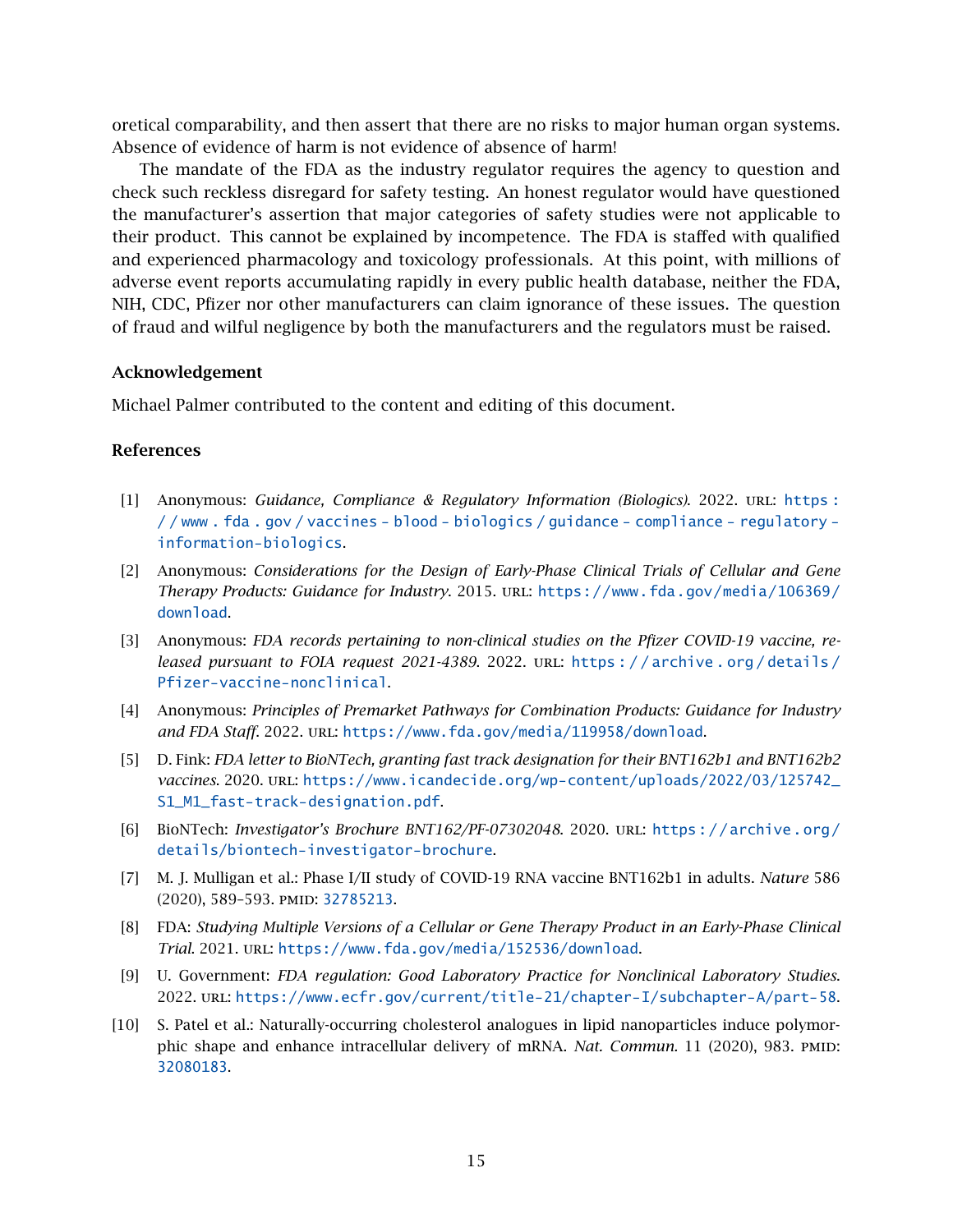- <span id="page-15-0"></span>[11] T. P. Buzhdygan et al.: The SARS-CoV-2 spike protein alters barrier function in 2D static and 3D microfluidic in-vitro models of the human blood-brain barrier. *Neurobiol Dis* 146 (2020), 105131. pmid: [33053430](http://www.ncbi.nlm.nih.gov/pubmed/33053430).
- [12] S. Raghavan et al.: SARS-CoV-2 Spike Protein Induces Degradation of Junctional Proteins That Maintain Endothelial Barrier Integrity. *Frontiers Cardiovasc Med* 8 (2021). PMID: [34179146](http://www.ncbi.nlm.nih.gov/pubmed/34179146).
- <span id="page-15-1"></span>[13] V. Kakarla et al.: Pathophysiologic mechanisms of cerebral endotheliopathy and stroke due to Sars-CoV-2. *J. Cereb. Blood Flow Metab.* 41 (2021), 1179-1192. PMID: [33530831](http://www.ncbi.nlm.nih.gov/pubmed/33530831).
- <span id="page-15-2"></span>[14] S. Bhakdi and A. Burkhardt: *On COVID vaccines: why they cannot work, and irrefutable evidence of their causative role in deaths after vaccination*. 2021. url: [https://doctors4covidethics.](https://doctors4covidethics.org/on-covid-vaccines-why-they-cannot-work-and-irrefutable-evidence-of-their-causative-role-in-deaths-after-vaccination/) [org / on - covid - vaccines - why - they - cannot - work - and - irrefutable - evidence - of](https://doctors4covidethics.org/on-covid-vaccines-why-they-cannot-work-and-irrefutable-evidence-of-their-causative-role-in-deaths-after-vaccination/)  [their-causative-role-in-deaths-after-vaccination/](https://doctors4covidethics.org/on-covid-vaccines-why-they-cannot-work-and-irrefutable-evidence-of-their-causative-role-in-deaths-after-vaccination/).
- <span id="page-15-3"></span>[15] M. Palmer and S. Bhakdi: *The Pfizer mRNA vaccine: Pharmacokinetics and Toxicity*. 2021. url: [https://doctors4covidethics.org/the-pfizer-mrna-vaccine-pharmacokinetics-and](https://doctors4covidethics.org/the-pfizer-mrna-vaccine-pharmacokinetics-and-toxicity/)[toxicity/](https://doctors4covidethics.org/the-pfizer-mrna-vaccine-pharmacokinetics-and-toxicity/).
- <span id="page-15-4"></span>[16] Anonymous: *EMA Assessment report: Comirnaty*. 2021. url: [https://www.ema.europa.eu/en/](https://www.ema.europa.eu/en/documents/assessment-report/comirnaty-epar-public-assessment-report_en.pdf) [documents/assessment-report/comirnaty-epar-public-assessment-report\\_en.pdf](https://www.ema.europa.eu/en/documents/assessment-report/comirnaty-epar-public-assessment-report_en.pdf).
- <span id="page-15-5"></span>[17] W. Doerfler: Adenoviral Vector DNA- and SARS-CoV-2 mRNA-Based Covid-19 Vaccines: Possible Integration into the Human Genome—Are Adenoviral Genes Expressed in Vector-based Vaccines? *Virus Res.* 302 (2021), 198466. PMID: [34087261](http://www.ncbi.nlm.nih.gov/pubmed/34087261).
- <span id="page-15-6"></span>[18] M. Alden et al.: Intracellular Reverse Transcription of Pfizer BioNTech COVID-19 mRNA Vaccine BNT162b2 In Vitro in Human Liver Cell Line. *Current issues in molecular biology* 44 (2022), 1115– 1126. doi: [10.3390/cimb44030073](http://dx.doi.org/10.3390/cimb44030073).
- <span id="page-15-7"></span>[19] L. Zhang et al.: Reverse-transcribed SARS-CoV-2 RNA can integrate into the genome of cultured human cells and can be expressed in patient-derived tissues. *Proc. Natl. Acad. Sci. U. S. A.* 118 (2021). pmid: [33958444](http://www.ncbi.nlm.nih.gov/pubmed/33958444).
- <span id="page-15-8"></span>[20] K. B. Knudsen et al.: In vivo toxicity of cationic micelles and liposomes. *Nanomedicine* 11 (2015), 467–77. pmid: [25168934](http://www.ncbi.nlm.nih.gov/pubmed/25168934).
- [21] H. Lv et al.: Toxicity of cationic lipids and cationic polymers in gene delivery. *J. Control. Release* 114 (2006), 100–9. pmid: [16831482](http://www.ncbi.nlm.nih.gov/pubmed/16831482).
- <span id="page-15-9"></span>[22] C.-H. Yun et al.: Cargo-Free Nanoparticles Containing Cationic Lipids Induce Reactive Oxygen Species and Cell Death in HepG2 Cells. *Biol. Pharm. Bull.* 39 (2016), 1338-46. PMID: [27476941](http://www.ncbi.nlm.nih.gov/pubmed/27476941).
- <span id="page-15-10"></span>[23] J. A. Heddle et al.: The induction of micronuclei as a measure of genotoxicity. A report of the U.S. Environmental Protection Agency Gene-Tox Program. *Mutat. Res.* 123 (1983), 61-118. PMID: [6888413](http://www.ncbi.nlm.nih.gov/pubmed/6888413).
- <span id="page-15-11"></span>[24] S. Sommer et al.: Micronucleus Assay: The State of Art, and Future Directions. *Int. J. Mol. Sci.* 21 (2020). pmid: [32102335](http://www.ncbi.nlm.nih.gov/pubmed/32102335).
- <span id="page-15-12"></span>[25] Anonymous: *EMA Assessment report: COVID-19 Vaccine Moderna*. 2021. url: [https : / / www .](https://www.ema.europa.eu/en/documents/assessment-report/spikevax-previously-covid-19-vaccine-moderna-epar-public-assessment-report_en.pdf) [ema.europa.eu/en/documents/assessment- report/spikevax- previously- covid- 19](https://www.ema.europa.eu/en/documents/assessment-report/spikevax-previously-covid-19-vaccine-moderna-epar-public-assessment-report_en.pdf) [vaccine-moderna-epar-public-assessment-report\\_en.pdf](https://www.ema.europa.eu/en/documents/assessment-report/spikevax-previously-covid-19-vaccine-moderna-epar-public-assessment-report_en.pdf).
- <span id="page-15-13"></span>[26] S. Seneff and G. Nigh: Worse Than the Disease? Reviewing Some Possible Unintended Consequences of the mRNA Vaccines Against COVID-19. 2 (0), 38–79. url: [https://ijvtpr.com/](https://ijvtpr.com/index.php/IJVTPR/article/view/23/51) [index.php/IJVTPR/article/view/23/51](https://ijvtpr.com/index.php/IJVTPR/article/view/23/51).